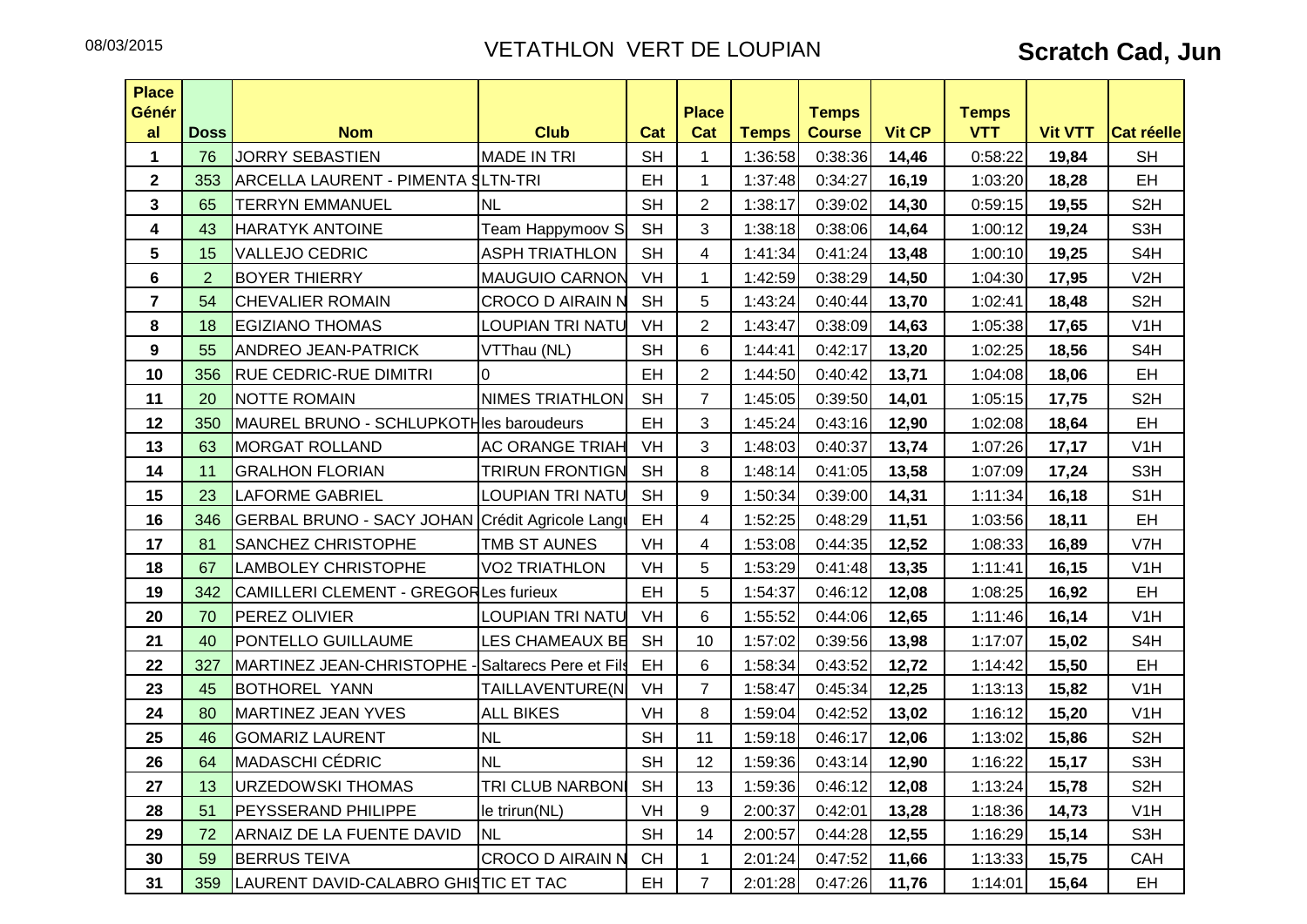| <b>Place</b> |                |                                                 |                          |           |                     |              |                               |               |                            |                |                  |
|--------------|----------------|-------------------------------------------------|--------------------------|-----------|---------------------|--------------|-------------------------------|---------------|----------------------------|----------------|------------------|
| Génér<br>al  | <b>Doss</b>    | <b>Nom</b>                                      | <b>Club</b>              | Cat       | <b>Place</b><br>Cat | <b>Temps</b> | <b>Temps</b><br><b>Course</b> | <b>Vit CP</b> | <b>Temps</b><br><b>VTT</b> | <b>Vit VTT</b> | Cat réelle       |
| 32           | 338            | <b>BOUJAC YVES - TERRAL JACK   jackyves</b>     |                          | <b>EH</b> | 8                   | 2:01:45      | 0:47:28                       | 11,76         | 1:14:17                    | 15,59          | EH               |
| 33           | 352            | MONGELARD NATHALIE JOËLLELES BOURGUICIEN        |                          | <b>EM</b> | $\mathbf{1}$        | 2:02:27      | 0:56:21                       | 9,90          | 1:06:06                    | 17,52          | EM               |
| 34           | 334            | DREVET FREDERIC-BESALDUCH0                      |                          | EH        | 9                   | 2:02:34      | 0:42:52                       | 13,02         | 1:19:42                    | 14,53          | EH               |
| 35           | 49             | <b>PERRET REMY</b>                              | <b>NL</b>                | <b>SH</b> | 15                  | 2:03:07      | 0:47:35                       | 11,73         | 1:15:32                    | 15,33          | S <sub>4</sub> H |
| 36           | 329            | LYEGRE STÉPHANE - LYEGRE LLyegre                |                          | EM        | $\overline{2}$      | 2:03:34      | 0:52:03                       | 10,72         | 1:11:31                    | 16,19          | EM               |
| 37           | 5 <sup>5</sup> | <b>GAVEAU MAXIME</b>                            | <b>LOUPIAN TRI NATU</b>  | <b>CH</b> | $\overline{2}$      | 2:03:56      | 0:43:54                       | 12,71         | 1:20:02                    | 14,47          | CAH              |
| 38           | 358            | BATTAGLIA ALEXANDRA-CHRIS <sup>1</sup> 0        |                          | EM        | 3                   | 2:04:38      | 1:02:34                       | 8,92          | 1:02:04                    | 18,66          | EM               |
| 39           | 50             | <b>PEYSSON BERTRAND</b>                         | <b>VEV VILLEVEYRAC</b>   | VH        | 10                  | 2:06:39      | 0:50:29                       | 11,05         | 1:16:10                    | 15,20          | V1H              |
| 40           | 348            | <b>FALCO JEAN-PAUL - SAEZ THIEFLes Chicanos</b> |                          | EH        | 10                  | 2:06:50      | 0:46:49                       | 11,92         | 1:20:01                    | 14,47          | <b>EH</b>        |
| 41           | 341            | BRUTSAERT YANN - CUSSAC DQLTN Dom&Yann          |                          | EH        | 11                  | 2:06:54      | 0:46:38                       | 11,96         | 1:20:16                    | 14,43          | EH               |
| 42           | 62             | ALPHONSINE MICKAËL                              | <b>NL</b>                | <b>SH</b> | 16                  | 2:07:10      | 0:41:49                       | 13,35         | 1:25:22                    | 13,57          | S <sub>2</sub> H |
| 43           | 343            | CAMILLERI PHILIPPE - GREGOR Les Bofs            |                          | EH        | 12                  | 2:07:15      | 0:53:21                       | 10,46         | 1:13:55                    | 15,67          | EH               |
| 44           | 21             | <b>LOTZ OLIVIER</b>                             | <b>CROCO D AIRAIN N</b>  | VH        | 11                  | 2:07:50      | 0:42:34                       | 13,11         | 1:25:15                    | 13,58          | V1H              |
| 45           | 61             | <b>SANCHEZ LUCAS</b>                            | <b>NL</b>                | VH        | 12                  | 2:07:54      | 0:47:57                       | 11,64         | 1:19:57                    | 14,48          | V1H              |
| 46           | 69             | <b>BRANJONNEAU GEOFFREY</b>                     | <b>NL</b>                | <b>SH</b> | 17                  | 2:08:25      | 0:47:31                       | 11,74         | 1:20:54                    | 14,31          | S <sub>3</sub> H |
| 47           | 74             | <b>CACHARD BENOIT</b>                           | <b>CHAMEAUX DE BEZ</b>   | <b>CH</b> | 3                   | 2:09:02      | 0:46:58                       | 11,88         | 1:22:05                    | 14,11          | CAH              |
| 48           | 87             | <b>DELMAS JONATHAN</b>                          | <b>ALL BIKES</b>         | <b>SH</b> | 18                  | 2:09:22      | 0:46:50                       | 11,91         | 1:22:32                    | 14,03          | <b>SH</b>        |
| 49           | 47             | <b>OLIVE JEAN-PHILIPPE</b>                      | <b>NL</b>                | <b>SH</b> | 19                  | 2:10:09      | 0:44:50                       | 12,44         | 1:25:19                    | 13,57          | S <sub>4</sub> H |
| 50           | 78             | <b>RAMPON FANNY</b>                             | 0                        | <b>SF</b> | $\mathbf{1}$        | 2:10:47      | 0:51:02                       | 10,93         | 1:19:44                    | 14,52          | <b>SF</b>        |
| 51           | 89             | <b>GARCIA JEAN LOUIS</b>                        | $\Omega$                 | VH        | 13                  | 2:11:41      | 0:47:02                       | 11,87         | 1:24:39                    | 13,68          | V1H              |
| 52           | 19             | <b>LHEUREUX MICHEL</b>                          | <b>VIAS TRAIL-RUNNIN</b> | VH        | 14                  | 2:11:43      | 0:52:14                       | 10,68         | 1:19:29                    | 14,57          | V <sub>2</sub> H |
| 53           | 14             | <b>GUERIN JEAN CLAUDE</b>                       | <b>MAUGUIO CARNON</b>    | <b>VH</b> | 15                  | 2:12:47      | 0:39:46                       | 14,03         | 1:33:02                    | 12,45          | V1H              |
| 54           | 26             | SINGLA JEAN-CLAUDE                              | <b>LOUPIAN TRI NATU</b>  | VH        | 16                  | 2:13:07      | 0:48:29                       | 11,51         | 1:24:38                    | 13,68          | V <sub>4</sub> H |
| 55           | $\overline{7}$ | <b>GUILLEMAIND PIERRE</b>                       | <b>NL</b>                | <b>SH</b> | 20                  | 2:13:07      | 0:47:06                       | 11,85         | 1:26:01                    | 13,46          | S3H              |
| 56           | 41             | <b>BÉZIAT GEOFFROY</b>                          | <b>NL</b>                | <b>SH</b> | 21                  | 2:13:09      | 0:49:28                       | 11,28         | 1:23:41                    | 13,84          | S <sub>2</sub> H |
| 57           | 44             | <b>LUCAS MIKAEL</b>                             | <b>WAIMEA TRIATHLO</b>   | <b>SH</b> | 22                  | 2:14:07      | 0:46:39                       | 11,96         | 1:27:29                    | 13,24          | S3H              |
| 58           | 344            | DECES CLEMENT - GREGORI GULes poilus            |                          | EH        | 13                  | 2:14:09      | 0:56:19                       | 9,91          | 1:17:50                    | 14,88          | EH               |
| 59           | 355            | HOFFMANN FRANCOIS-JEANTE10                      |                          | EH        | 14                  | 2:16:07      | 0:43:40                       | 12,78         | 1:32:27                    | 12,53          | EH               |
| 60           | 79             | <b>DURILLIER SEBASTIEN</b>                      | <b>TRI RUN FRONTIGN</b>  | VH        | 17                  | 2:17:01      | 0:49:51                       | 11,20         | 1:27:11                    | 13,28          | V <sub>1</sub> H |
| 61           | 57             | <b>BERRUS CHRIS</b>                             | <b>CROCO D AIRAIN N</b>  | VH        | 18                  | 2:18:13      | 0:52:06                       | 10,71         | 1:26:07                    | 13,45          | V <sub>4</sub> H |
| 62           | 56             | MICHEL SERGE                                    | Ambrussum Team N         | VH        | 19                  | 2:18:16      | 0:48:10                       | 11,58         | 1:30:06                    | 12,85          | V3H              |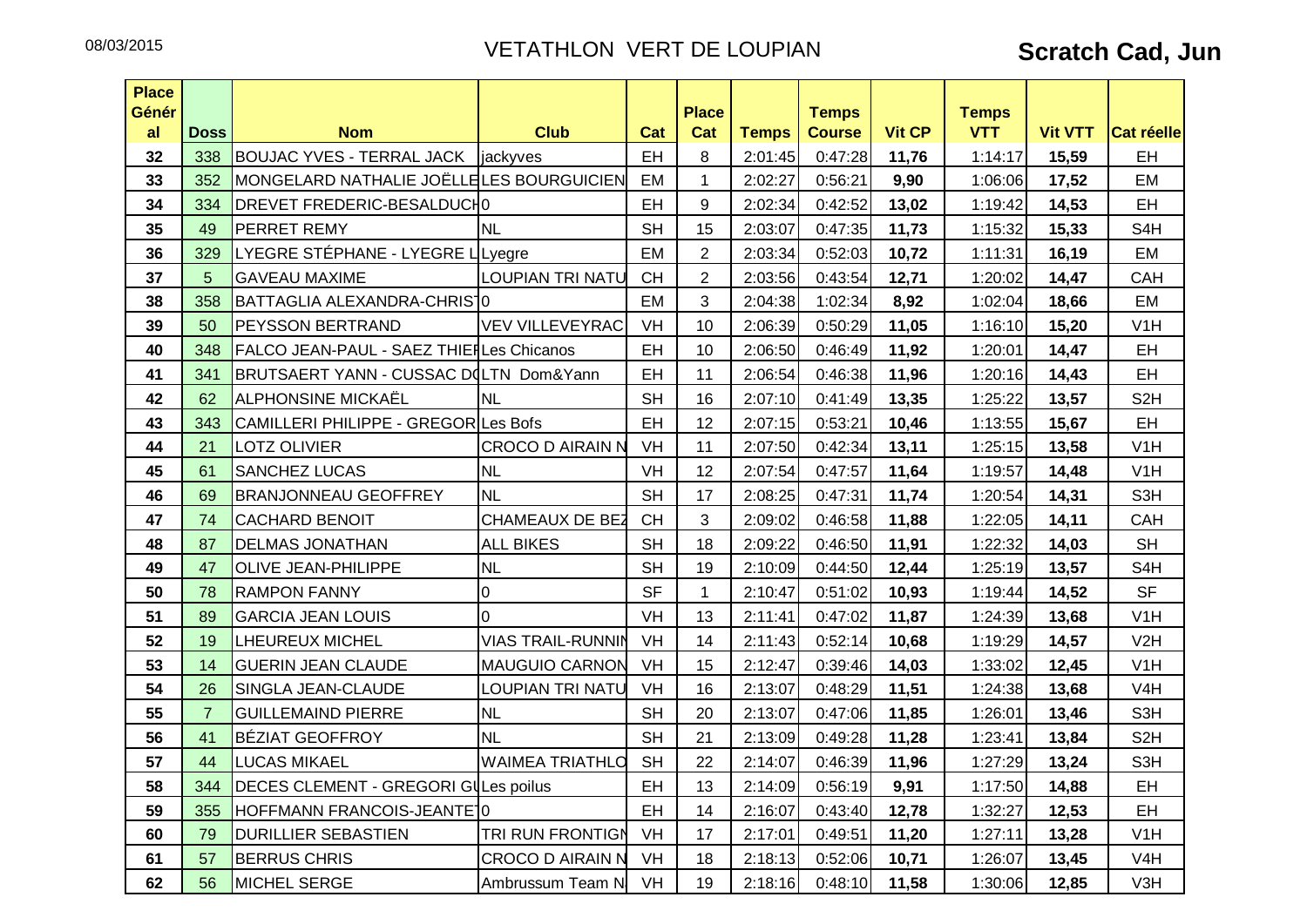| <b>Place</b><br>Génér |             |                                                 |                         |           | <b>Place</b>   |              | <b>Temps</b>  |               | <b>Temps</b> |                |                  |
|-----------------------|-------------|-------------------------------------------------|-------------------------|-----------|----------------|--------------|---------------|---------------|--------------|----------------|------------------|
| al                    | <b>Doss</b> | <b>Nom</b>                                      | <b>Club</b>             | Cat       | Cat            | <b>Temps</b> | <b>Course</b> | <b>Vit CP</b> | <b>VTT</b>   | <b>Vit VTT</b> | Cat réelle       |
| 63                    | 3           | <b>MONTRIEUL MAUD</b>                           | <b>TRIATHLON CLUB L</b> | <b>VF</b> | $\mathbf 1$    | 2:18:30      | 0:49:57       | 11,17         | 1:28:33      | 13,08          | V1F              |
| 64                    | 336         | BRIET ERIC - RAMADIER DARYL RB Sport Team       |                         | EH        | 15             | 2:18:50      | 0:41:33       | 13,43         | 1:37:17      | 11,90          | EH               |
| 65                    | 17          | <b>CHEVALIER PATRICE</b>                        | CROCO D AIRAIN N        | VH        | 20             | 2:19:09      | 0:47:58       | 11,63         | 1:31:10      | 12,70          | V3H              |
| 66                    | 354         | LETENEUR YVES - RIVIERE FRELes chtimis          |                         | EH        | 16             | 2:19:20      | 0:52:04       | 10,72         | 1:27:16      | 13,27          | EH               |
| 67                    | 60          | <b>BRINGER OLIVIER</b>                          | VÉLO EVASION VIL        | VH        | 21             | 2:19:48      | 0:53:58       | 10,34         | 1:25:50      | 13,49          | V1H              |
| 68                    | 28          | <b>RUCCIONE MATHIEU</b>                         | <b>LOUPIAN TRI NATU</b> | <b>CH</b> | $\overline{4}$ | 2:20:42      | 0:48:10       | 11,59         | 1:32:33      | 12,51          | CAH              |
| 69                    | 10          | NUVOLONE CÉDRIC                                 | Acti 3 Allauch Triathl  | <b>SH</b> | 23             | 2:21:02      | 0:50:09       | 11,13         | 1:30:53      | 12,74          | S <sub>4</sub> H |
| 70                    | 335         | ARNAUD LISIE - RUBIO ARNAUD Loupian Dream Tean  |                         | EM        | 4              | 2:21:26      | 0:53:37       | 10,41         | 1:27:48      | 13,19          | EM               |
| 71                    | 22          | <b>GABAUDAN NUMA</b>                            | LOUPIAN TRI NATU        | VH        | 22             | 2:21:38      | 0:47:33       | 11,73         | 1:34:05      | 12,31          | V1H              |
| 72                    | 347         | DUCES ARNAUD - GHAZI ADEL                       | Les Palmitos            | EH        | 17             | 2:21:46      | 0:46:56       | 11,89         | 1:34:51      | 12,21          | EH               |
| 73                    | 16          | <b>LOPEZ CYPRIEN</b>                            | <b>TRIRUN FRONTIGN</b>  | VH        | 23             | 2:22:27      | 0:50:00       | 11,16         | 1:32:27      | 12,52          | V3H              |
| 74                    | 48          | <b>LAVOINE EMERIC</b>                           | <b>LOUPIAN TRI NATU</b> | <b>JH</b> | $\mathbf{1}$   | 2:22:32      | 0:59:21       | 9,40          | 1:23:11      | 13,92          | <b>JUH</b>       |
| 75                    | 58          | <b>CEDAT BERRUS NATHALY</b>                     | <b>CROCO D AIRAIN N</b> | <b>VF</b> | $\overline{2}$ | 2:23:49      | 0:51:55       | 10,75         | 1:31:54      | 12,60          | V3F              |
| 76                    | 9           | <b>GALLE GRÉGORY</b>                            | <b>NL</b>               | VH        | 24             | 2:23:49      | 0:54:24       | 10,26         | 1:29:25      | 12,95          | V1H              |
| 77                    | 37          | <b>COULON CÉDRIK</b>                            | Ambrussum Team N        | VH        | 25             | 2:23:52      | 0:53:58       | 10,34         | 1:29:54      | 12,88          | V1H              |
| 78                    | 83          | PINCHON MAXIME                                  | $\overline{0}$          | <b>SH</b> | 24             | 2:25:20      | 0:46:25       | 12,02         | 1:38:54      | 11,71          | <b>SH</b>        |
| 79                    | 340         | <b>BOUCHENANE JAMEL - RODRIG zatopek</b>        |                         | EH        | 18             | 2:26:50      | 0:59:26       | 9,39          | 1:27:23      | 13,25          | EH               |
| 80                    | 24          | <b>LANTEZ ERIC</b>                              | <b>NL</b>               | VH        | 26             | 2:26:55      | 0:48:32       | 11,50         | 1:38:23      | 11,77          | V <sub>1</sub> H |
| 81                    | 357         | DONADILLE LAURENCE-VILLER(LES CAMARGUAISE       |                         | EF        | $\mathbf 1$    | 2:27:34      | 1:02:46       | 8,89          | 1:24:48      | 13,65          | EF.              |
| 82                    | 52          | <b>AURIBAULT PHILIPE</b>                        | <b>CÉVENNES ENDUR</b>   | VH        | 27             | 2:27:35      | 0:56:40       | 9,85          | 1:30:55      | 12,74          | V <sub>4</sub> H |
| 83                    | 332         | LEMERCIER CAROLE - LEMERCICAPIMONG              |                         | EM        | 5              | 2:29:11      | 1:03:34       | 8,78          | 1:25:36      | 13,53          | EM               |
| 84                    | 36          | <b>BERNARD SÉBASTIEN</b>                        | <b>NL</b>               | <b>SH</b> | 25             | 2:30:16      | 0:58:11       | 9,59          | 1:32:04      | 12,58          | S <sub>4</sub> H |
| 85                    | 32          | <b>BLOT FRÉDÉRIC</b>                            | <b>NL</b>               | VH        | 28             | 2:30:16      | 0:51:15       | 10,89         | 1:39:01      | 11,70          | V1H              |
| 86                    | 337         | MASCIA RENÉ - SANCHIZ FREDE droit devant        |                         | EH        | 19             | 2:30:31      | 0:48:28       | 11,51         | 1:42:03      | 11,35          | EH               |
| 87                    | 85          | <b>BOURGOIS HIPPOLYTE</b>                       | I٥                      | <b>SH</b> | 26             | 2:30:35      | 0:51:45       | 10,78         | 1:38:50      | 11,72          | <b>SH</b>        |
| 88                    | 68          | <b>DEMOULIN GUILLAUME</b>                       | <b>LOUPIAN TRI NATU</b> | VH        | 29             | 2:31:42      | 0:45:11       | 12,35         | 1:46:31      | 10,87          | V <sub>2</sub> H |
| 89                    | 8           | <b>VUJICIC PHILIPPE</b>                         | <b>TRIRUN FRONTIGN</b>  | <b>SH</b> | 27             | 2:31:49      | 0:54:22       | 10,27         | 1:37:28      | 11,88          | S <sub>4</sub> H |
| 90                    | 331         | BALEINE JULIEN - COUPEE NICQLa coupée pleine    |                         | EH        | 20             | 2:31:56      | 0:51:33       | 10,83         | 1:40:23      | 11,54          | EH               |
| 91                    | 360         | QUILLARD ODILE-CHARDON MAI0                     |                         | EM        | 6              | 2:32:06      | 0:58:50       | 9,49          | 1:33:17      | 12,41          | EM               |
| 92                    | 349         | <b>BESALDUCH BRUNO - CHABBERIes invincibles</b> |                         | EH        | 21             | 2:33:57      | 0:44:06       | 12,65         | 1:49:51      | 10,54          | EH               |
| 93                    | 34          | LUBRANO LAVADERA LAURENT NL                     |                         | VH        | 30             | 2:34:15      | 0:59:58       | 9,30          | 1:34:17      | 12,28          | V1H              |